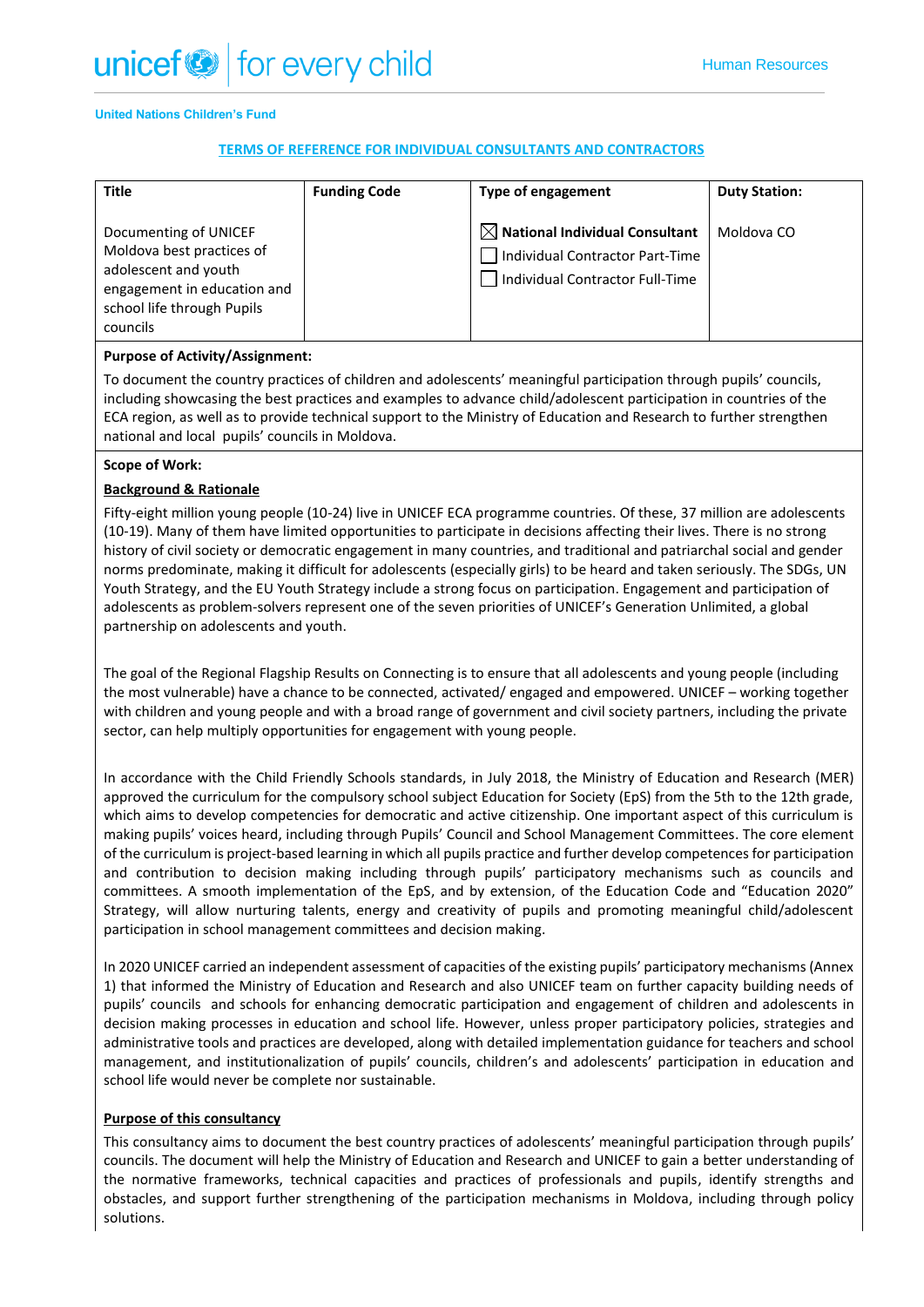The documenting report should include a set of transferrable tools and instruments that can be adapted and scaled up for use in other countries within the ECA region. It will also have concrete recommendations and suggestions for how Country Offices (COs) can localise the tools for use in their specific contexts. The recommendations should be in line with the available UNICEF global and regional guidelines on child participation.

Alongside the report, the outcome of this consultancy will inform a regional paper that will be developed in 2022. It will give specific attention to the situation both in Romania and Moldova, focusing on a comparative review, and will create a space for knowledge and practice sharing and learning from each-other, both as UNICEF teams and pupils' councils.

# **Scope of work and specific tasks**

Under the supervision of Youth and Adolescent Development Officer, the selected consultant will undertake the following tasks:

- 1. Map national policy(ies), legal and regulatory framework(s) related to children/adolescents' participation in decision making processes relating to education:
	- Conduct desk review of the available documents, reports and other available documents and materials.
	- Develop a methodology and conceptual framework for the assignment.
	- Conduct meetings, interviews, field visits (situation permitting), etc.
	- Develop a mapping report.

unicef<sup>®</sup> for every child

- 2. Elaborate a detailed plan of actions for addressing legislative/normative gaps and shortfalls to support safe and meaningful participation of children and adolescents in school/education governance making sure:
	- It is guided by nine basic requirements developed by the Committee on the Rights of the Child (2009)<sup>1</sup> to ensure ethical and effective participation of children and adolescents.
	- It considers inclusive, transparent and equitable selection processes that enable voluntary participation of children/adolescents (supporting representation and participation of different genders, ages, abilities and backgrounds).
	- It considers adequate budgets for children and adolescent participation and empowerment.
- 3. Develop a Theory of Change on child/adolescent participation in school life and education:
	- Establish immediate, intermediate, and long-term outcomes resulting from child/adolescent participation in decision making processes
	- Identify viable strategies and approaches to achieving greater child/adolescent participation in education and school life
	- Provide inputs to increasing the administrative effectiveness of the bodies responsible for promoting pupils' participation
- 4. Document success/change stories and practices of children and adolescents' participation in education and school life in Moldova through the pupils' councils:
	- Highlight cases of effective collaboration with school management committees.
	- Highlight cases of effective collaboration with local and national authorities, local and national civil society and UN partners, if any.
	- Produce human-interest story(ies) highlighting changes in children/adolescents' lives as a result of their participation in the pupils' councils.
- 5. Develop clear recommendations for use by other countries in the ECA region, including:
	- Elaborate and provide arguments, from a legal, institutional and child rights perspective for establishing and strengthening of existing participatory mechanisms and include existing best practices suited for scale up within ECA region.
	- Suggestions for policy advocacy based on the above plan of actions for addressing legislative/normative gaps in Moldova.

<sup>&</sup>lt;sup>1</sup> i) transparent and informative, ii) voluntary, iii) respectful, iv) relevant, v) adolescent friendly, vi) inclusive, vii) supported by training, viii) safe and sensitive to risk, and iv) accountable.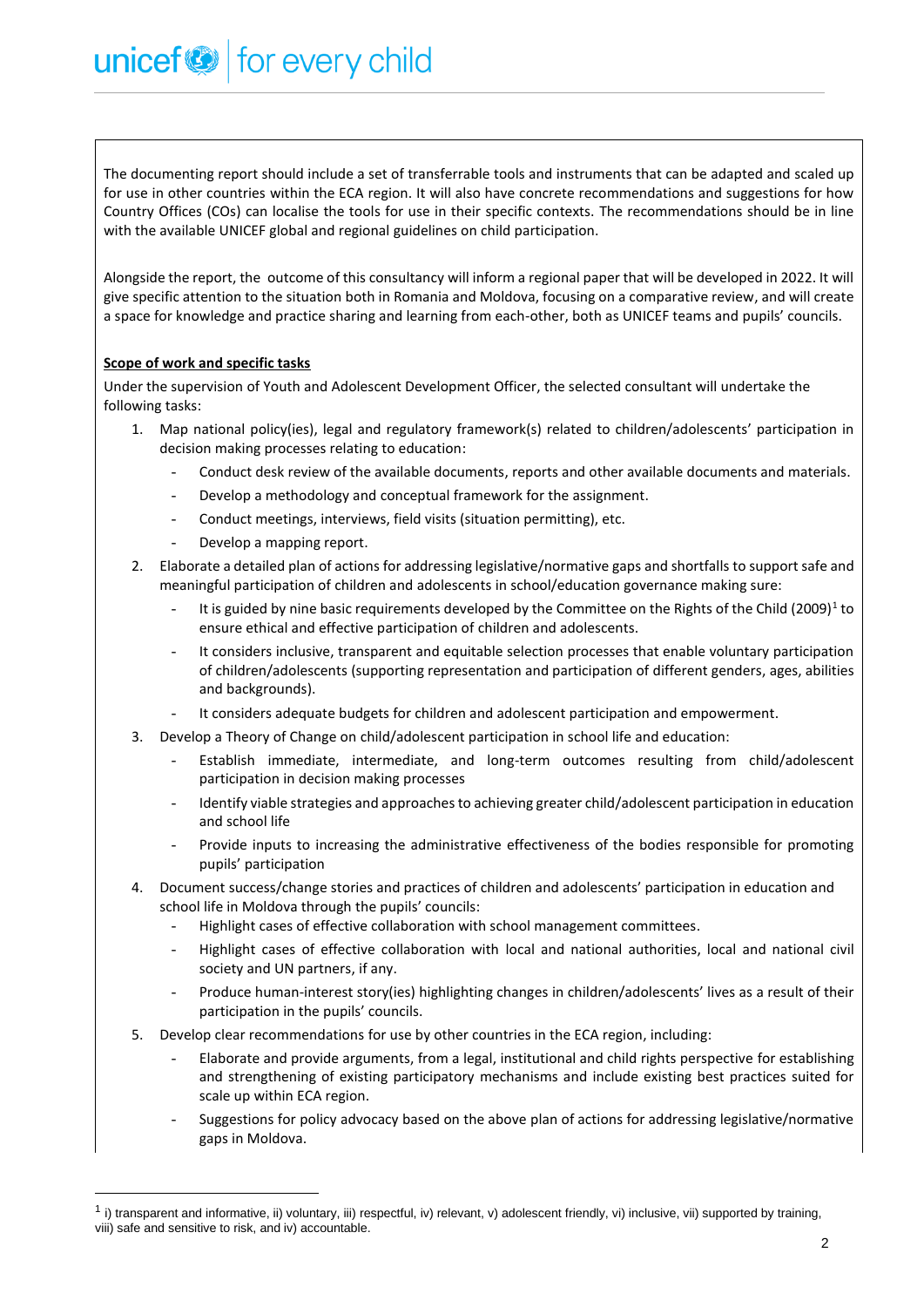

| Suggestions for use/adaptation of tools and instruments developed and piloted in the Republic of<br>$\blacksquare$<br>Moldova.                                                                                                                                                                                                                                                                                                                                                                                                                                                                                                            |
|-------------------------------------------------------------------------------------------------------------------------------------------------------------------------------------------------------------------------------------------------------------------------------------------------------------------------------------------------------------------------------------------------------------------------------------------------------------------------------------------------------------------------------------------------------------------------------------------------------------------------------------------|
| Suggestions on how young people themselves can be engaged in the design or strengthening of the<br>pupils' councils as partners from the start.                                                                                                                                                                                                                                                                                                                                                                                                                                                                                           |
| Provide technical support to the Ministry of Education and Research of Moldova and Local Public Authorities<br>6.<br>to strengthen National Pupils' Council (NPC) achieving minimum quality standards of the Organising Bureau of<br>European School Student Union (OBESSU)<br>Assess NPC capacities against OBESSU evaluation criteria<br>Develop a roadmap for NPC and Ministry of Education and Research (MER) to attain OBESSU membership<br>Provide technical support and capacity building to NPC and MER to align with and meet OBESSU minimum<br>quality standards<br>Final report, including:<br>7.<br>A summary of the process; |
| Set of adaptable tools and instruments;<br>$\overline{\phantom{a}}$                                                                                                                                                                                                                                                                                                                                                                                                                                                                                                                                                                       |
| Lessons learned;<br>Recommendations for scaling up by other countries, including considerations for localisation; and<br>$\sim$<br>Annexes, including the assessment tool and other documents associated with the documentation<br>process.                                                                                                                                                                                                                                                                                                                                                                                               |
| <b>Child Safeguarding</b>                                                                                                                                                                                                                                                                                                                                                                                                                                                                                                                                                                                                                 |
| Is this project/assignment considered as "Elevated Risk Role" from a child safeguarding perspective?                                                                                                                                                                                                                                                                                                                                                                                                                                                                                                                                      |
| <b>YES</b><br>$\bowtie$<br><b>NO</b><br>If YES, check all that apply:                                                                                                                                                                                                                                                                                                                                                                                                                                                                                                                                                                     |
| <b>YES</b><br>$\bowtie$ No<br><b>Direct contact role</b><br>If yes, please indicate the number of hours/months of direct interpersonal contact with children, or work in their<br>immediately physical proximity, with limited supervision by a more senior member of personnel:                                                                                                                                                                                                                                                                                                                                                          |
|                                                                                                                                                                                                                                                                                                                                                                                                                                                                                                                                                                                                                                           |
| Child data role<br>YES<br>$\boxtimes$<br><b>NO</b><br>If yes, please indicate the number of hours/months of manipulating or transmitting personal-identifiable information<br>of children (name, national ID, location data, photos):                                                                                                                                                                                                                                                                                                                                                                                                     |
|                                                                                                                                                                                                                                                                                                                                                                                                                                                                                                                                                                                                                                           |
| More information is available in the Child Safeguarding SharePoint and Child Safeguarding FAQs and Updates                                                                                                                                                                                                                                                                                                                                                                                                                                                                                                                                |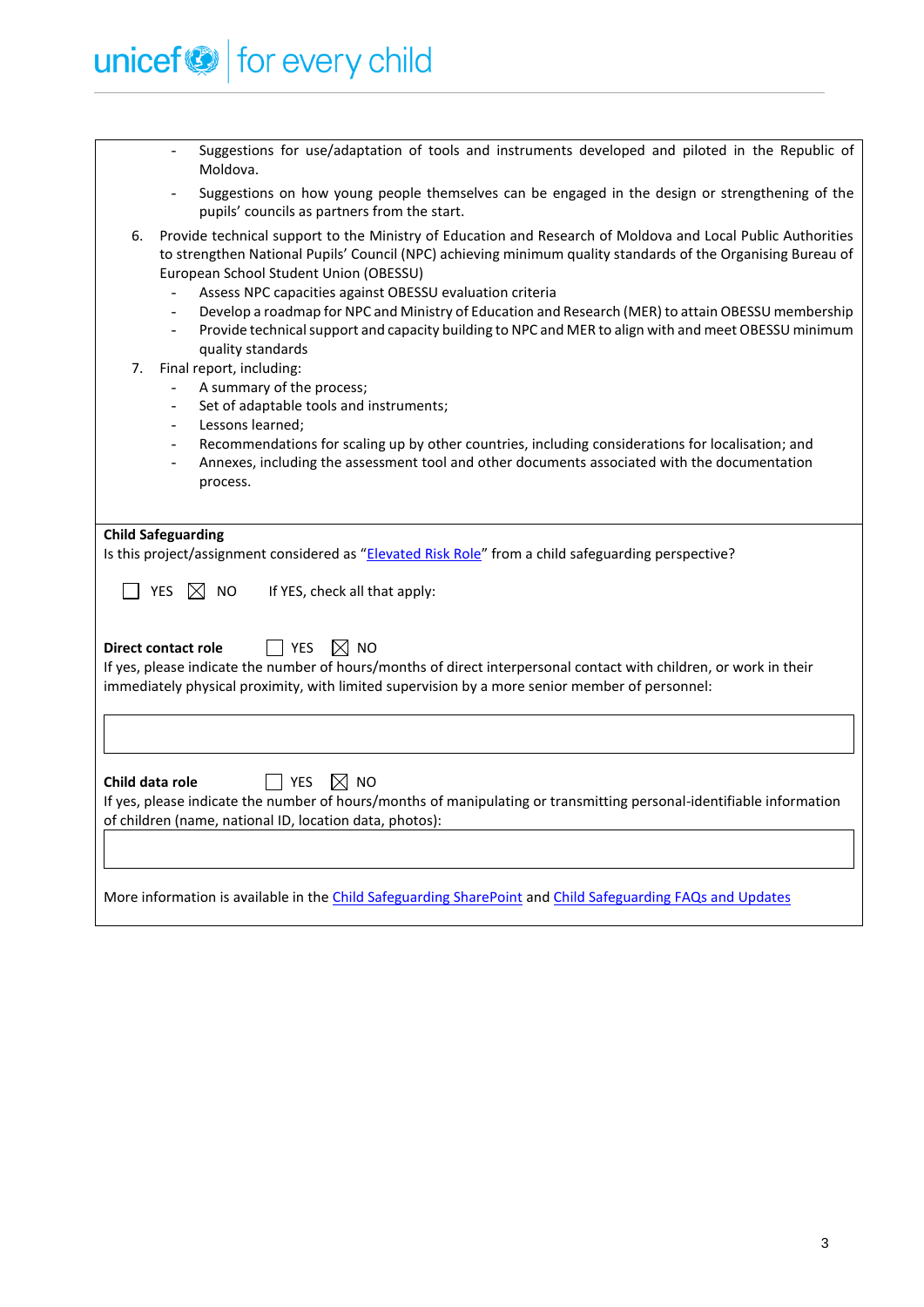

| <b>Requesting Section/Issuing Office:</b> |                    | Reasons why consultancy cannot be done by staff:                                                                                                                                                                                                                                                                    |                                    |  |
|-------------------------------------------|--------------------|---------------------------------------------------------------------------------------------------------------------------------------------------------------------------------------------------------------------------------------------------------------------------------------------------------------------|------------------------------------|--|
| Moldova CO                                |                    | The complexity of the tasks, including substantial time<br>allocation require an external dedicated expertise. The<br>consultant will perform its duty in close coordination with<br>the assigned UNICEF officer and in constant<br>communication with UNICEF RO Adviser on Youth and<br>Adolescents Participation. |                                    |  |
|                                           |                    |                                                                                                                                                                                                                                                                                                                     |                                    |  |
|                                           |                    | <b>Request for:</b>                                                                                                                                                                                                                                                                                                 | New SSA - Individual Contract      |  |
|                                           |                    | Extension/ Amendment                                                                                                                                                                                                                                                                                                |                                    |  |
|                                           |                    |                                                                                                                                                                                                                                                                                                                     |                                    |  |
|                                           | <b>Start Date:</b> | <b>End Date:</b>                                                                                                                                                                                                                                                                                                    | <b>Number of Days</b><br>(working) |  |
|                                           | 21 December 2021   | 31 October 2022                                                                                                                                                                                                                                                                                                     | 160                                |  |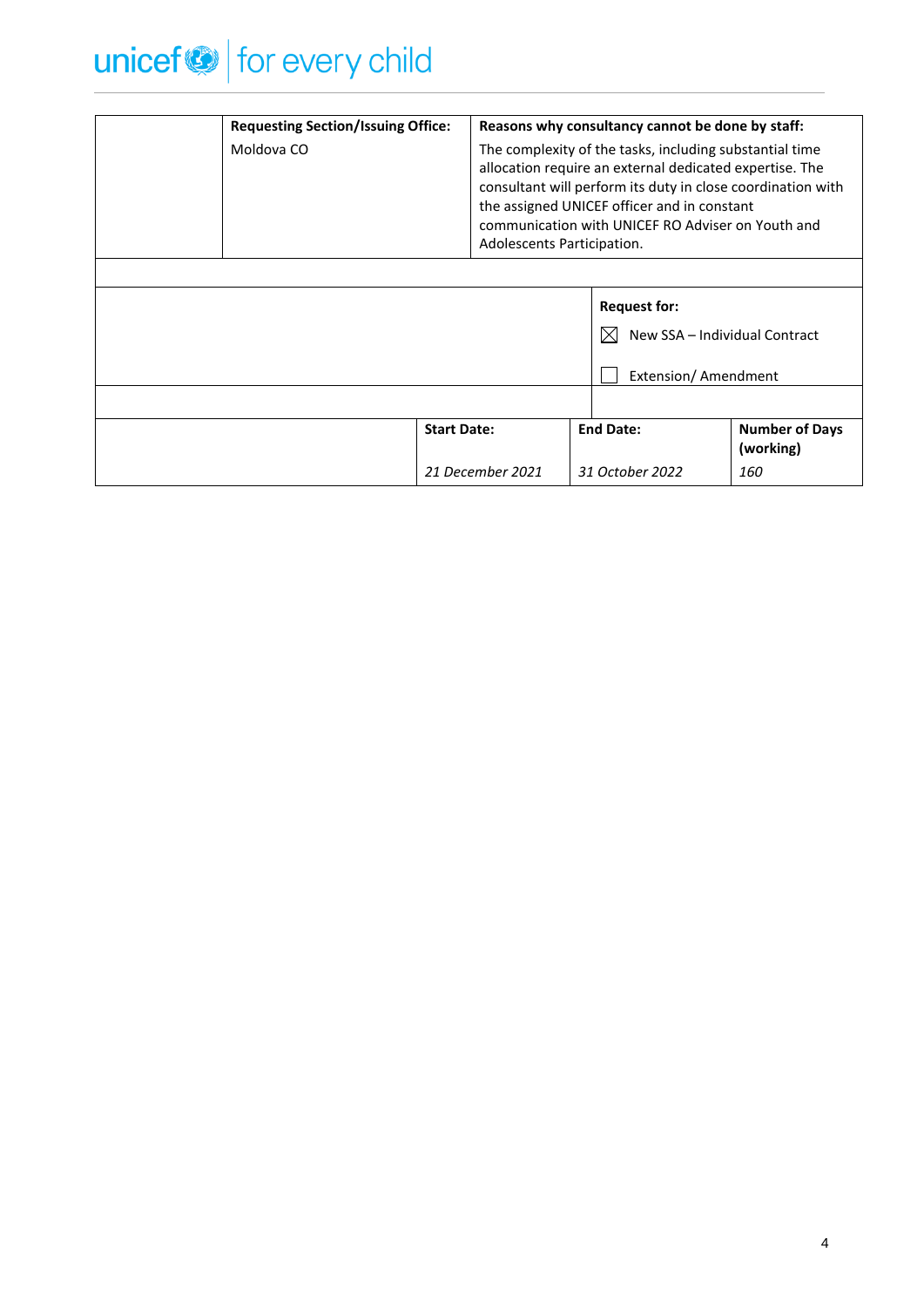# unicef<sup>or</sup> for every child

| <b>Work Assignment Overview</b>                                                                                            |                                                                                                                                                                                                                                                                                                                                                                                                                                                                                                                                                                                          |                                |                 |
|----------------------------------------------------------------------------------------------------------------------------|------------------------------------------------------------------------------------------------------------------------------------------------------------------------------------------------------------------------------------------------------------------------------------------------------------------------------------------------------------------------------------------------------------------------------------------------------------------------------------------------------------------------------------------------------------------------------------------|--------------------------------|-----------------|
| Tasks/Milestone:                                                                                                           | Deliverables/Outputs:                                                                                                                                                                                                                                                                                                                                                                                                                                                                                                                                                                    | Timeline                       | Working<br>days |
| Consultancy plan                                                                                                           | Develop a detailed consultancy work plan<br>including a detailed summary of proposed<br>deliverables and schedule for tasks                                                                                                                                                                                                                                                                                                                                                                                                                                                              | December 2021-<br>January 2022 | 5               |
| Mapping                                                                                                                    | Conduct a desk review, develop a methodology<br>and conceptual framework for the assignment.<br>Conduct meetings, interviews, field visits (situation<br>permitting), etc. Develop a mapping report.                                                                                                                                                                                                                                                                                                                                                                                     | February-<br>May 2022          | 30              |
| Plan of actions for addressing<br>legislative/normative and<br>institutional gaps                                          | Develop the plan that would be guided by the CRC<br>requirements<br>for<br>ethical<br>and<br>effective<br>participation of children/adolescents, consider<br>inclusive, transparent and equitable selection<br>processes that enable voluntary participation of<br>children and adolescents, and adequate budgets<br>child/<br>adolescent<br>participation<br>for<br>and<br>representation.<br>The consultant will organize 10 interviews with<br>members of the national pupils' council and the<br>Ministry of Education and Research in the process<br>of attaining this deliverable. | May - July 2022                | 30              |
| Theory of Change and the<br><b>Results Framework</b>                                                                       | Develop ToC including results at Outcome and<br>Output levels, change strategies, enablers, key<br>approaches, as well as risks and assumptions for<br>pupils' councils in Moldova.<br>The consultant will organize 10 interviews with                                                                                                                                                                                                                                                                                                                                                   | July - August<br>2022          | 20              |
|                                                                                                                            | members of the local pupils' council and the school<br>management committees in order to fuel the ToC<br>with qualitative data.                                                                                                                                                                                                                                                                                                                                                                                                                                                          |                                |                 |
| Technical support to NPC and<br>MER to attain OBESSU<br>minimum quality standards                                          | Develop a capacity gap report with a clear<br>roadmap indicating steps and areas to be<br>strengthened in order to attain OBESSU minimum<br>quality standards for the NPC of Moldova. The<br>consultant is expected to implement the<br>respective Roadmap by providing technical<br>support to the NPC and MER through at least five<br>training interventions.                                                                                                                                                                                                                         | March - October<br>2022        | 35              |
| Success/change stories and<br>practices of meaningful<br>participation of pupils' in<br>decision making at school<br>level | Document at least 10 cases of effective<br>collaboration between pupils' and the local and<br>national authorities, local and national civil<br>society, and UN partners). Produce at least 10<br>human-interest stories highlighting change in                                                                                                                                                                                                                                                                                                                                          | April - June 2022              | 30              |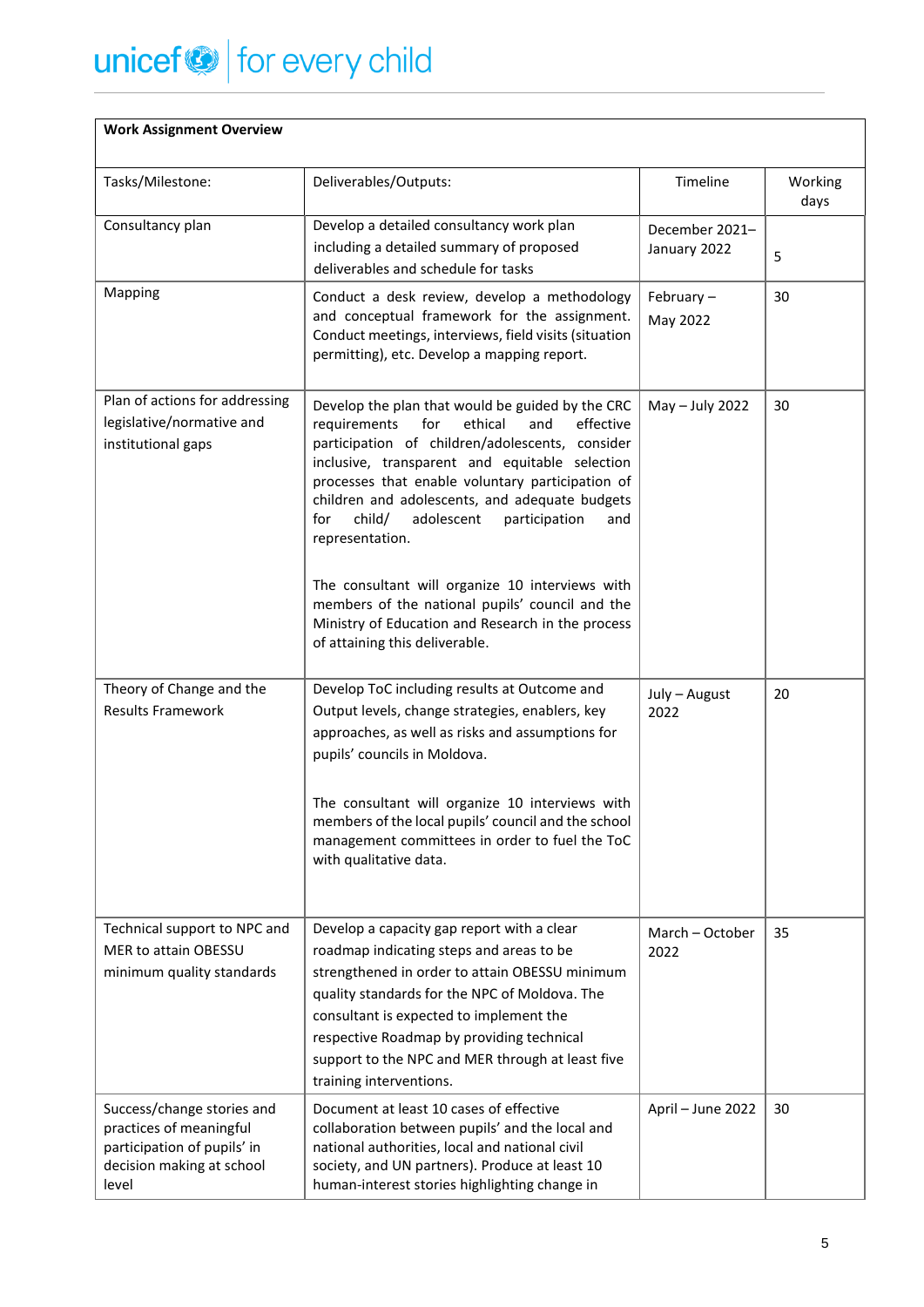|              | adolescents' life as a result of their participation<br>in the pupil councils.                                                                                                                            |              |    |
|--------------|-----------------------------------------------------------------------------------------------------------------------------------------------------------------------------------------------------------|--------------|----|
|              | Attend and present most effective cases of child/<br>adolescent participation in school life and<br>education through pupils' councils and other<br>human-interest stories relevant to the<br>assignment. |              |    |
| Final report | Summary of the process, summary of the findings,<br>lessons learned, considerations for localisation,<br>way forward with recommendations, annexes of<br>the tool and associated documents                | October 2022 | 10 |

# **Requirements and Application process**

## **Qualifications and experience**

- Postgraduate diploma or degree in education, law, sociology, social policy or other relevant field;
- Minimum of 3 years of relevant professional experience in the area of child participation, non-formal education and youth policy development and evaluation. Previous engagement in capacity gap assessment;
- Proven knowledge of international human and child rights standards (United Nations and European Union standards
- Experience in working with the Government of Moldova, schools and local public authorities
- Experience working with UNICEF or other UN Agencies
- Proven experience in writing qualitative research reports and capacity gap assessments
- Fluency in Romanian language, possession of Russian language
- Professional level of English, with good abilities in reading and writing

# **Structure of the Technical Proposal**

The Technical Proposal should include but not limited to the following:

- Relevant experience with similar type of assignments (max 300 words)
- Proposed approach and methodology (max 1000 words), including:
	- o Timeline and milestones
	- o Risk and mitigation measures
	- o Methodology to run field research
	- o Ethical considerations and how the consultant will address them
- Annex:
	- o *Curriculum Vitae*.
	- o Short Sample or links to related work previously conducted by the consultant.

# **Content of financial proposal**

The applicant should fill in the Financial Offer Template and specify the consultancy fee, per day of work, requested for the tasks described in the Terms of Reference in MDL.

Other expenses directly related to the ToR assignments and deliverables such as: (translation/interpretation costs, local transportation etc.) may be included in the financial offer unless specified that UNICEF will cover them separately.

The final selection will be based on the principle of "best value for money" i.e. achieving desired outcome at lowest possible fee.